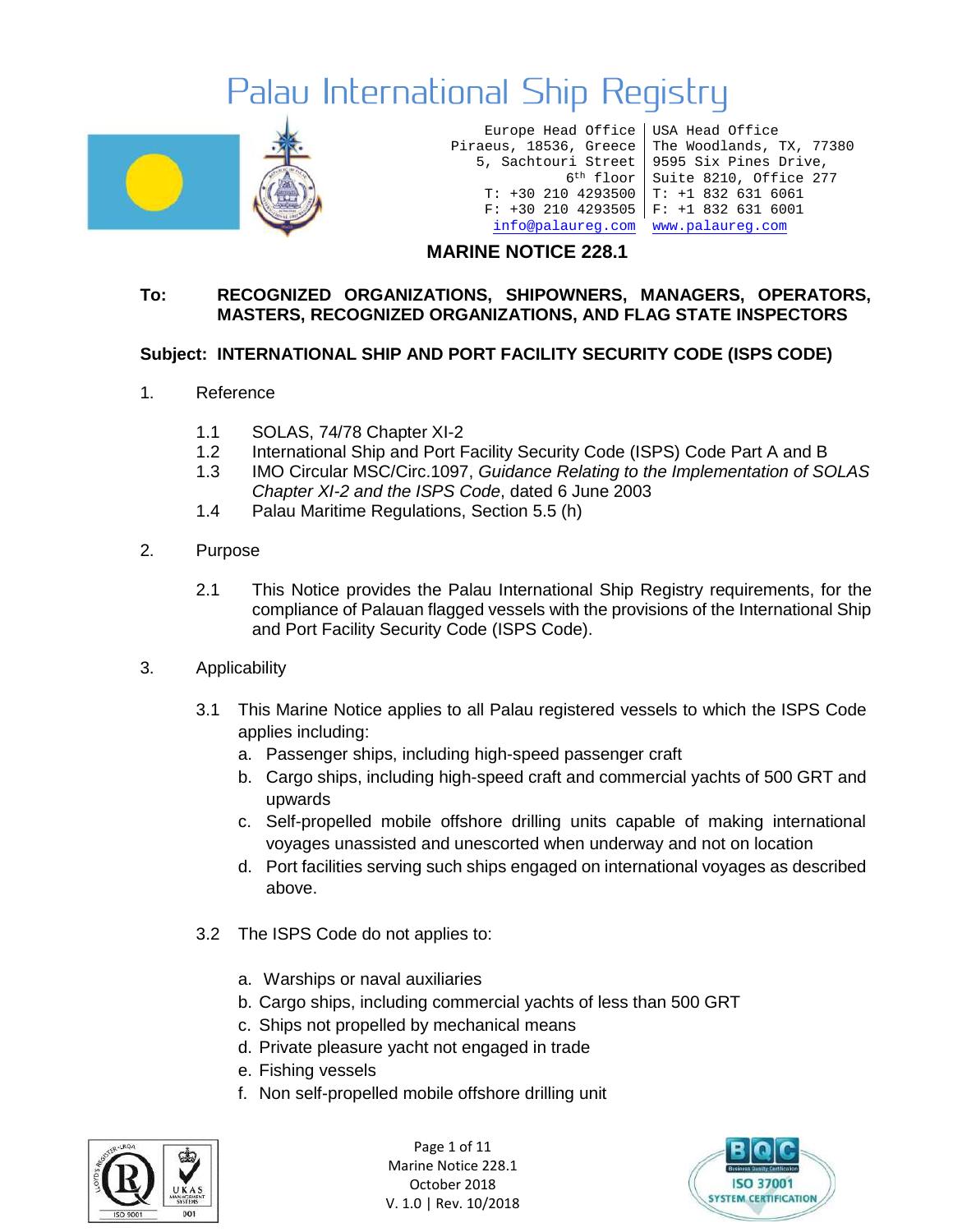

Europe Head Office Piraeus, 18536, Greece 5, Sachtouri Street 6th floor T: +30 210 4293500 F: +30 210 4293505 F: +1 832 631 6001 [info@palaureg.com](mailto:info@palaureg.com) [www.palaureg.com](http://www.palaureg.com/)

USA Head Office The Woodlands, TX, 77380 9595 Six Pines Drive, Suite 8210, Office 277 T: +1 832 631 6061

- 4. General Information
	- 4.1 The International Ship and Port Security Code (ISPS Code) was adopted on December 12<sup>th</sup>, 2002 at a Diplomatic Conference held at the International Maritime Organization (IMO). During this Conference, amendments to SOLAS 74 were also adopted. The ISPS Code and SOLAS amendments are a compilation of international maritime security measures that have a significant impact on the operation of a ship owners, ships, their operators, and the port facilities they call on.
	- 4.2 The Regulation 4 of Chapter XI-2 made the ISPS Code mandatory for ships affected as of July  $1<sup>st</sup>$  2004. The Code is made up of two (2) parts. Part A is the mandatory portion of the Code, and Part B is the portion that is recommendatory in nature. Part B was created to provide guidance and information concerning how to implement Part A.
- 5. Definitions
	- 5.1 **Company:** The owner of the ship or any other organization or person such as the manager, or the bareboat Charterer, who has assumed the responsibility for the operation of the ship from the ship owner and who assuming such responsibility, has agreed to do so in writing.
	- 5.2 **Company Security Officer (CSO):** The person ashore designated by the Company to develop and revise the Ship Security Plan (SSP) and for liaison with the Ship Security Officer (SSO), Port Facility Security Officer (PFSO) and the Flag Administration.
	- 5.3 **Contracting Government**: A Government signatory to SOLAS but for the main purpose of this Marine Notice is used more specifically to mean Port State country receiving a ship at a port facility.
	- 5.4 **"Non-compliance"**: means non-fulfillment of a specified requirement or the subject matter is inappropriate for the ship
	- 5.5 **Passenger Ship:** means any vessel over 100 gross registered tons, carrying more than 12 passengers for hire, which makes voyages lasting more than 24 hours of which any part is on the high seas



Page 2 of 11 Marine Notice 228.1 October 2018 V. 1.0 | Rev. 10/2018

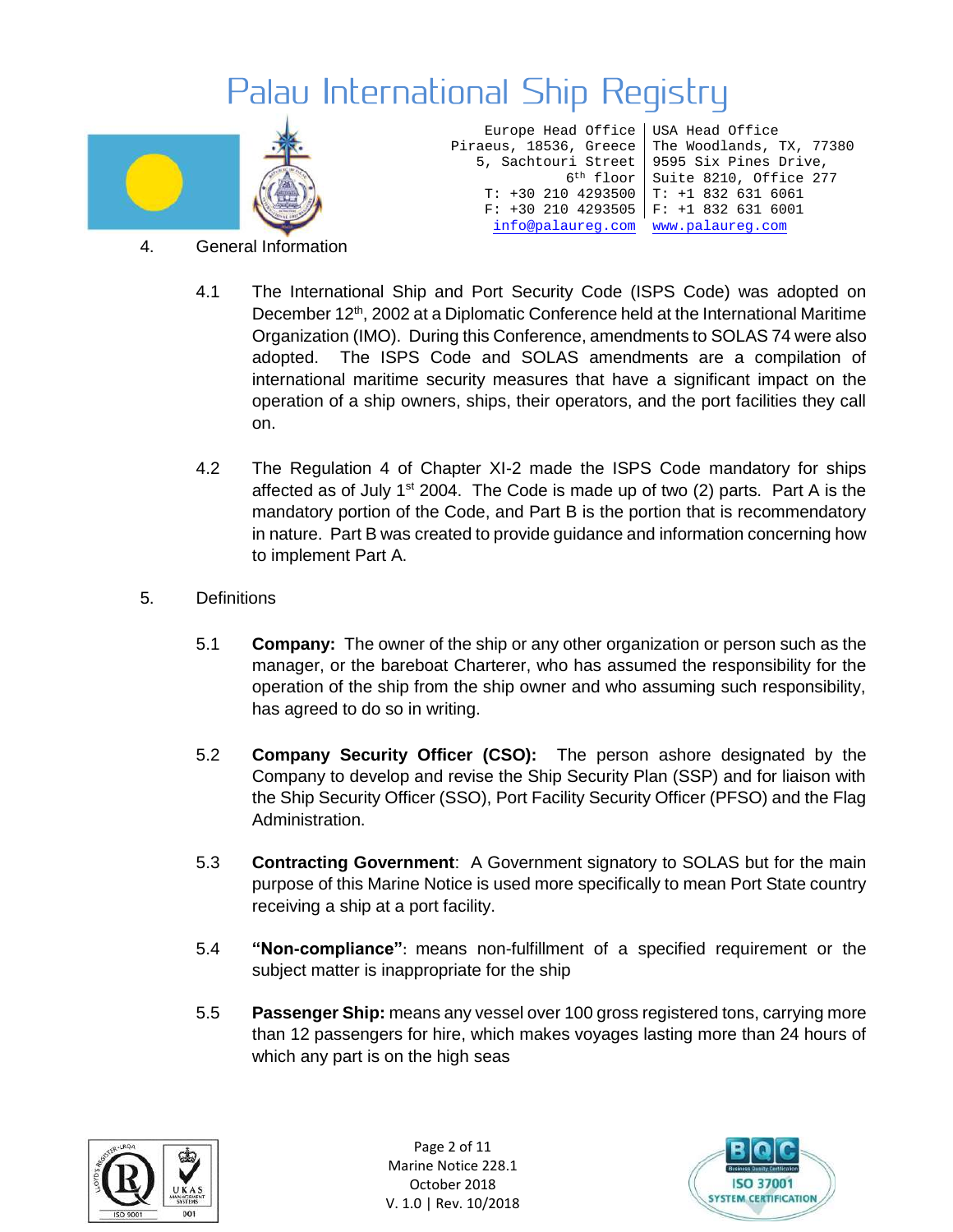

Europe Head Office Piraeus, 18536, Greece 5, Sachtouri Street 6th floor Suite 8210, Office 277 T: +30 210 4293500 T: +1 832 631 6061 F: +30 210 4293505 F: +1 832 631 6001 USA Head Office The Woodlands, TX, 77380 9595 Six Pines Drive, [info@palaureg.com](mailto:info@palaureg.com) [www.palaureg.com](http://www.palaureg.com/)

- 5.6 **Port Facility Security Officer (PFSO):** The person at the Port Facility designated by the facility to be responsible for implementation of measures required by the ISPS Code.
- 5.7 **Port Facility Security Plan (PFSP):** A plan developed to ensure the application of measures designed to protect the port facility and ships, persons, cargo, cargo transport units and ship's stores within the port facility from the risks of a security incident.
- 5.8 **Recognized Security Organization (RSO)**: An organization with appropriate expertise in security matters and with appropriate knowledge of ship and port operations authorized to carry out an assessment, or verification, or an approval or a certification activity, required by SOLAS Chapter XI-2 or by part A of the ISPS Code.
- 5.9 **Security Incident:** Any suspicious act or circumstance threating the security of a ship, including pirates attack or armed robbery against ships.
- 5.10 **Security Level:** The qualification of the degree of risk that a security incident will be attempted or will occur.
- 5.11 **Security Level 1**: The level for which minimum appropriate protective and preventive security measures shall be maintained at all times.
- 5.12 **Security Level 2:** The level for which appropriate additional protective and preventive measures shall be maintained for a period of time as a result of heightened risk of a security incident.
- 5.13 **Security Level 3:** The level in which further specific protective and preventive measures shall be maintained for a period of time when a security incident is probably or imminent, although it may not be possible to identify the specific target.
- 5.14 **Ship Security Assessment (SSA):** The identification of the possible threats to key shipboard operations, existing security measures and weaknesses in the infrastructure, policies and procedures.
- 5.15 **Ship Security Plan (SSP)**: A plan developed to ensure the application of measures onboard the ship designed to protect persons onboard, the cargo, cargo transport units, ship's store or the ship from the risks of a security incident.



Page 3 of 11 Marine Notice 228.1 October 2018 V. 1.0 | Rev. 10/2018

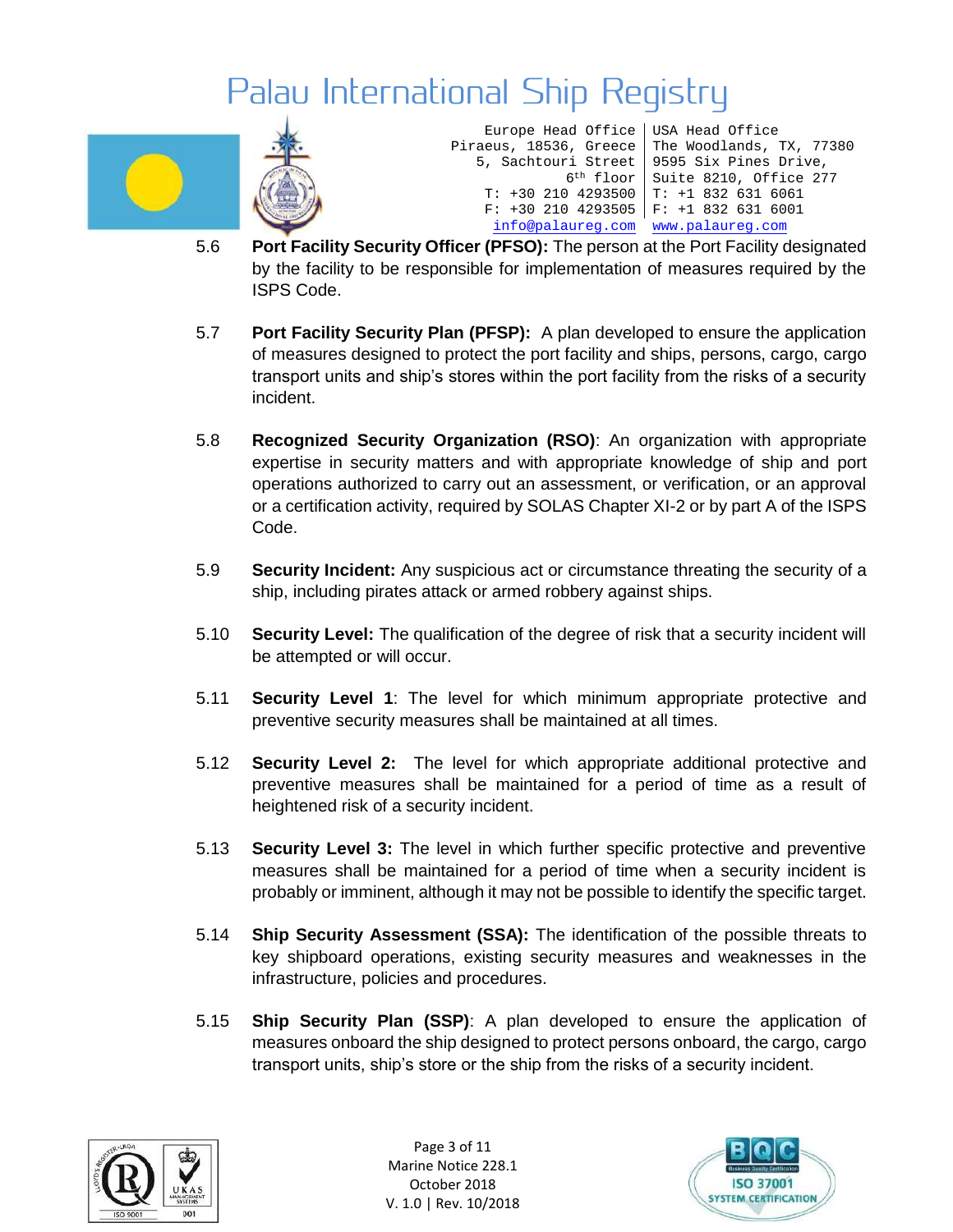



| Europe Head Office   USA Head Office |                                                   |
|--------------------------------------|---------------------------------------------------|
|                                      | Piraeus, 18536, Greece   The Woodlands, TX, 77380 |
|                                      | 5, Sachtouri Street   9595 Six Pines Drive,       |
|                                      | 6 <sup>th</sup> floor Suite 8210, Office 277      |
| $T: +302104293500$ $T: +18326316061$ |                                                   |
| $F: +302104293505$ $F: +18326316001$ |                                                   |
| info@palaureq.com www.palaureq.com   |                                                   |
|                                      |                                                   |

- 5.16 **Ship Security Officer (SSO)**: The person on board the ship accountable to the Master, designated by the Company as responsible for the security of the ship, including implementation and maintenance of the SSP and for liaison with the Company Security Officer (CSO) and the Port Facility Security Officer (PFSO).
- 5.17 **Verification:** means the audit of the SSP and its implementation on a ship and associated procedures, checking the operational status of the SSAS and a representative sample of associated security and surveillance equipment and systems mentioned in the SSP.
- 6. Objectives of the ISPS Code
	- 6.1 To establish an international framework involving co-operation between Contracting Governments, Government agencies, local administrations and the shipping and port industries to detect security threats and take preventive measures against security threats or incidents affecting ships or port facilities used in international trade;
	- 6.2 To establish the respective roles and responsibilities of the Contracting Governments, Government agencies, local administrations and the shipping and port industries at the national and international level for ensuring maritime security;
	- 6.3 To ensure the early and efficient collection and exchange of security-related information;
	- 6.4 To provide a methodology for security assessments so as to have in place plans and procedures to react to changing security levels and situations; and
	- 6.5 To ensure confidence that adequate and proportionate maritime security measures are in place.
- 7. Functional Requirements of the ISPS Code
	- 7.1 Gathering and assessing information with respect to security threats and exchanging such information with appropriate Contracting Governments or authorities;
	- 7.2 Requiring the maintenance of communication protocols for ships and port facilities;



Page 4 of 11 Marine Notice 228.1 October 2018 V. 1.0 | Rev. 10/2018

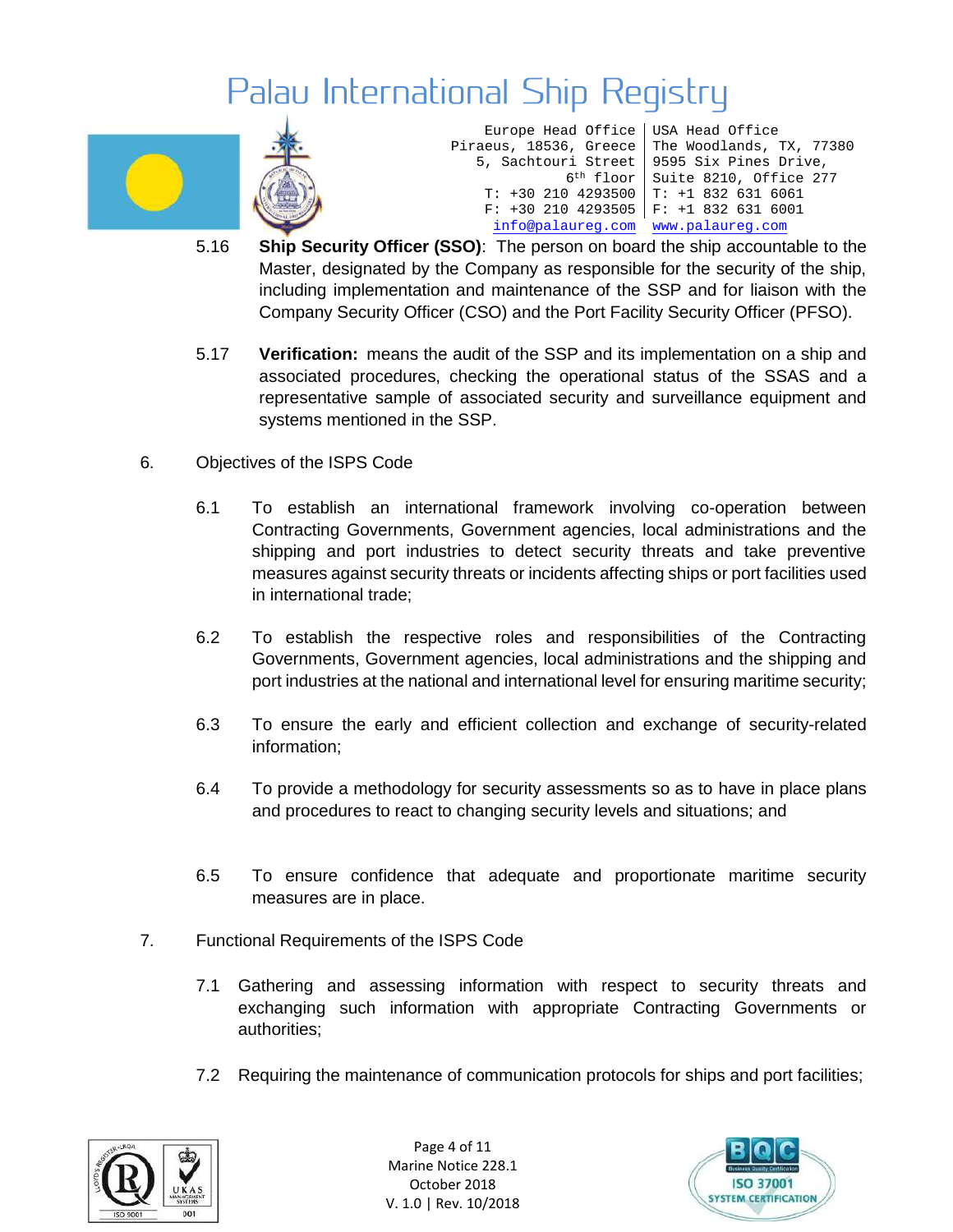

Europe Head Office USA Head Office Piraeus, 18536, Greece 5, Sachtouri Street 6th floor Suite 8210, Office 277 T: +30 210 4293500 T: +1 832 631 6061 F: +30 210 4293505 F: +1 832 631 6001 The Woodlands, TX, 77380 9595 Six Pines Drive, [info@palaureg.com](mailto:info@palaureg.com) [www.palaureg.com](http://www.palaureg.com/)

- 7.3 Preventing unauthorized access to ships, port facilities and their restricted areas;
- 7.4 Preventing the introduction of unauthorized weapons, incendiary devices or explosives to ships or port facilities;
- 7.5 Providing means for raising the alarm in reaction to security threats or security incidents;
- 7.6 Requiring ship and port facility security plans based upon security assessments; and
- 7.7 Requiring training, drills and exercises to ensure familiarity with security plans and procedures.
- 8. Voluntary Compliance
	- 8.1 Vessels not subject to mandatory compliance with the ISPS Code may do so voluntarily. It is highly recommended that cargo ships, including yachts engaged in trade, 300 or more but less than 500 gross tonnage (ITC 69) and mobile and immobile floating units, voluntarily comply.
- 9. U.S. Territorial Waters:
	- 9.1 Special security requirements are imposed for vessels trading within the U.S. Territorial Waters which greater than 100 GRT and therefore these vessels are subject to Part 104 of the USCG Final Rules. Such vessels should consider adopting the appropriate Alternative Security Plan provided by groups representing specialized marine sectors within the U.S.
- 10. International Safety Management (ISM) Code
	- 10.1 The Palau Ship Registry Administrator considers the ISPS Code has been and will continue to be an extension of the International Safety Management (ISM) Code and an integral part of emergency preparedness and compliance with international conventions in a Company's Safety Management System.
	- 10.2 Vessels that are not in compliance with the ISPS Code will be considered as a major non-conformity as defined in the ISM Code, resulting in the immediate withdrawal of the vessel's Safety Management Certificate (SMC) and ISSC, which will effectively prevent the ship from trading.



Page 5 of 11 Marine Notice 228.1 October 2018 V. 1.0 | Rev. 10/2018

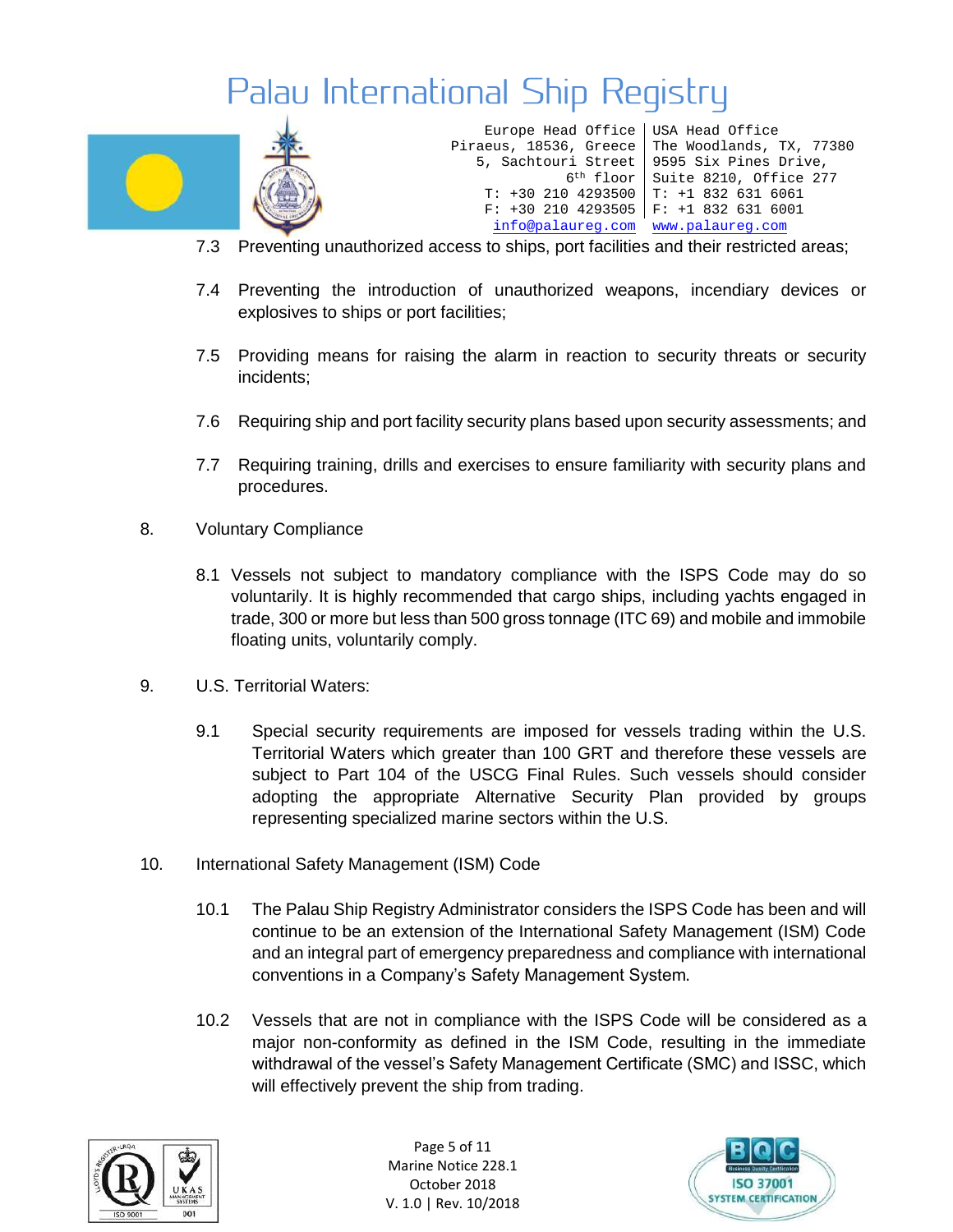

Europe Head Office Piraeus, 18536, Greece 5, Sachtouri Street 6th floor Suite 8210, Office 277 T: +30 210 4293500 T: +1 832 631 6061 F: +30 210 4293505 F: +1 832 631 6001 USA Head Office The Woodlands, TX, 77380 9595 Six Pines Drive, [info@palaureg.com](mailto:info@palaureg.com) [www.palaureg.com](http://www.palaureg.com/)

- 10.3 Reinstatement of certification shall not occur until the vessel's RSO and, if the situation warrants, the Contracting Government or its Designated Authority of the coastal State under whose jurisdiction the vessel is located are able to advise Palau Ship Registry Administrator that they are satisfied with the vessel's compliance with the ISPS Code.
- 11. Recognized Security Organizations (RSO)
	- 11.1 The Palau Ship Registry Administrator has authorized Recognized Organizations (ROs) to be authorized Recognized Security Organizations (RSOs) and has delegated to them by written agreement specific security related duties under Chapter XI-2.
	- 11.2 A list of the authorized RSOs with contact points has been published in the Palau Ship Registry Administrator website and is kept updated.
	- 11.3 A RSO may provide ISPS Code verification services to vessels for which the parent RO also provides ship statutory certification services and/or ISM Code certification, provided that, the ship safety management audits and security assessments are conducted separately, and in addition to, existing ship statutory certification and classification survey functions.
	- 11.4 Companies choosing or interested in using the Palau Flag Security Auditors for audits, verification and certification of the ISPS Code as well as for the approval of Ship Security Plan should contact the Palau Ship Registry Administrator, Technical department at technical@palaureg.com for coordination.
- 12. Designation of Company Security Officer
	- 12.1 The owner or operator of each vessel must provide the Palau Ship Registry Administrator with the name, address, telephone, fax, email, telex numbers and after office hours contact information of the individual(s) in their Company who have been designated as the Company Security Officer and Deputies through the Declaration forms and such forms are to be endorsed by Palau Ship Registry Administrator accordingly. The declaration should be sent via email to technical@palaureg.com
	- 12.2 This information should also be included and updated as necessary in the Ship's Security plan.



Page 6 of 11 Marine Notice 228.1 October 2018 V. 1.0 | Rev. 10/2018

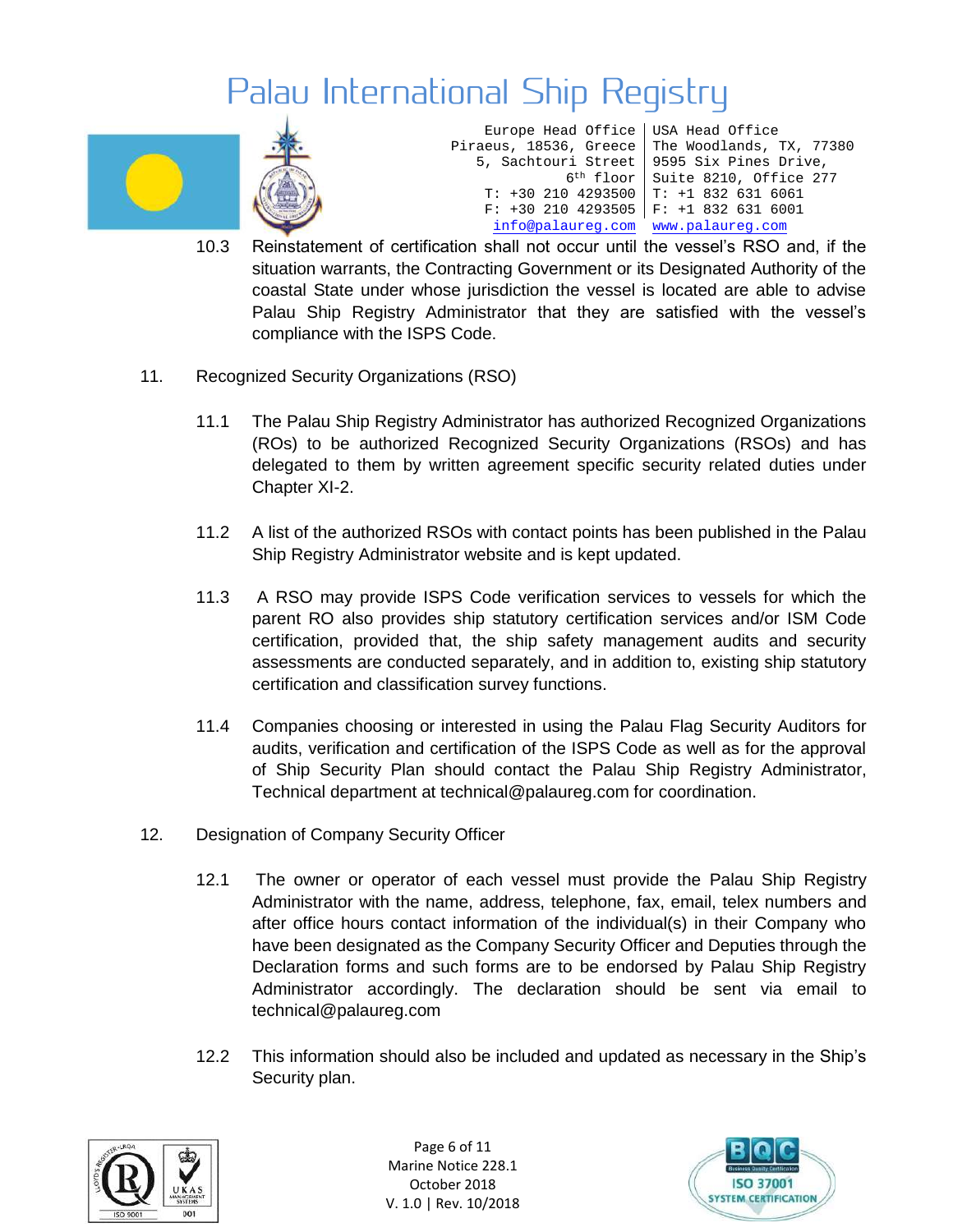

Europe Head Office Piraeus, 18536, Greece 5, Sachtouri Street T: +30 210 4293500 T: +1 832 631 6061 F: +30 210 4293505 F: +1 832 631 6001 [info@palaureg.com](mailto:info@palaureg.com) [www.palaureg.com](http://www.palaureg.com/)

6th floor Suite 8210, Office 277 USA Head Office The Woodlands, TX, 77380 9595 Six Pines Drive,

- 13. Selecting a Ship Security Officer
	- 13.1 The Company should designate one of the senior officers onboard (such as Master, Chief Officer, Chief Engineer or 2nd Engineer) to perform the Ship Security Officer duties. The individual selected shall be trained to fulfill this duty. It is also recommended that more than one officer on each ship be trained to carry out SSO's duties taking into consideration trading area, and type and size of the ship.
	- 13.2 The Ship Security Officer information should be forwarded to the Palau Ship Registry Administrator in a Declaration form to be endorsed accordingly. The Declaration should be sent to **technical@palaureg.com**
	- 13.3 As part of the vulnerability assessment, the company should take into account any additional workload which may result from implementation of the SSP and ensure that the ship is sufficiently and effectively manned.
- 14. Ship Security Assessment
	- 14.1 The CSO is responsible for satisfactory development of the SSA whether prepared by the company itself or a contracted organization. The SSA serves as a tool for development of a realistic SSP. It takes into account the unique operating environment of each individual ship, the ship's compliment and duties, structural configuration and security enhancements.
	- 14.2 The ISPS Code does not permit the SSA to be performed by the same RSO chosen by the Company to perform the Plan review, approval, verification and certification.
	- 14.3 The CSO shall ensure that the SSA addresses at least those elements for an SSA as detailed in Part B, Section 8, of the Code, the conditions of operation of the vessel and internationally recognized best management practices to avoid, deter or delay acts of terrorism, piracy and armed robbery. Due to the potentially sensitive operational and security information contained therein, the SSA shall be protected from unauthorized disclosure.
	- 14.4 At completion of the SSA, and approval by the Company, the CSO shall prepare a report consisting of how the assessment was conducted, a description of vulnerabilities found during the assessment and a description of countermeasures and management practices employed to address vulnerabilities.



Page 7 of 11 Marine Notice 228.1 October 2018 V. 1.0 | Rev. 10/2018

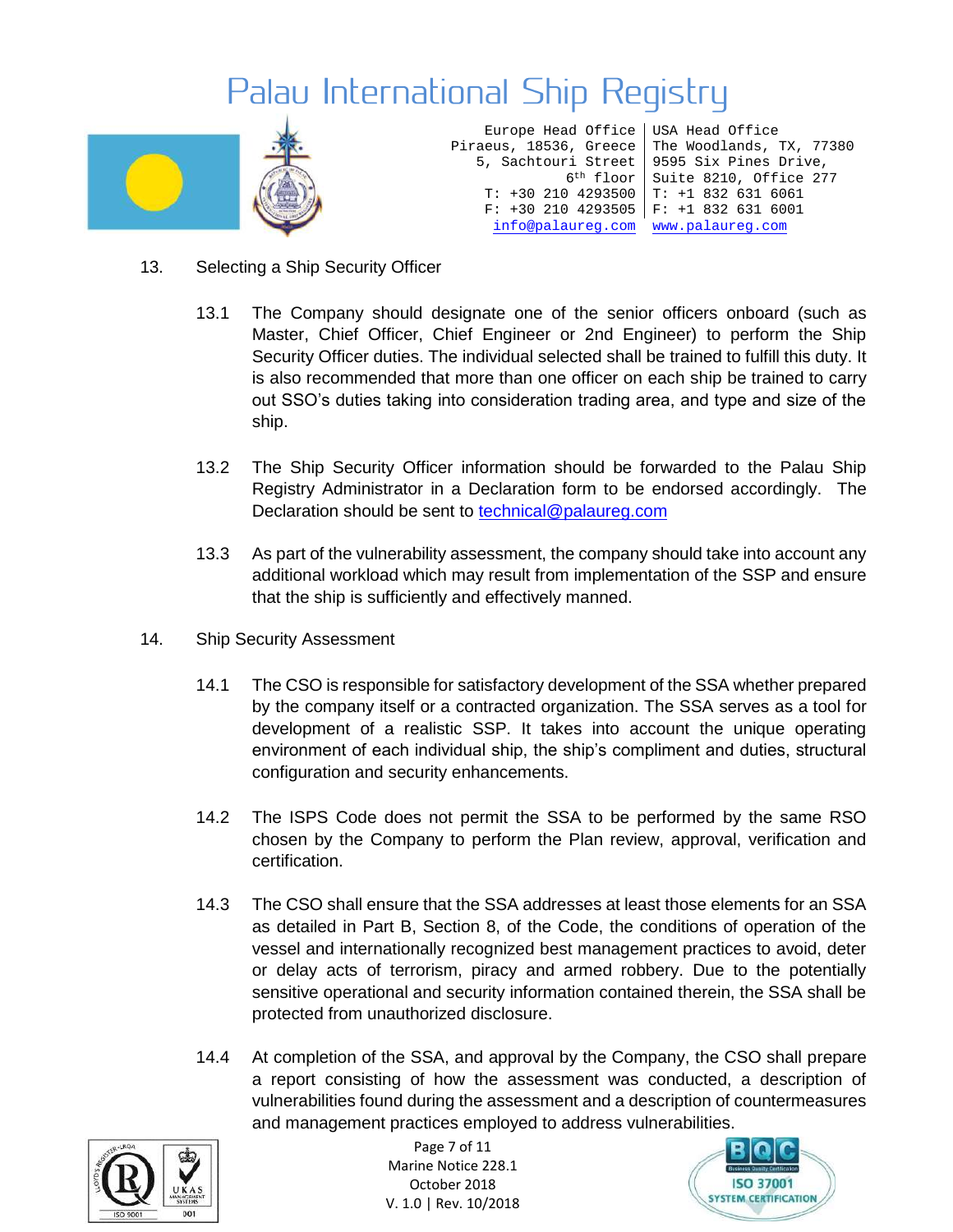

Europe Head Office Piraeus, 18536, Greece 5, Sachtouri Street 6th floor T: +30 210 4293500 F: +30 210 4293505 F: +1 832 631 6001 USA Head Office The Woodlands, TX, 77380 9595 Six Pines Drive, Suite 8210, Office 277 T: +1 832 631 6061 [info@palaureg.com](mailto:info@palaureg.com) [www.palaureg.com](http://www.palaureg.com/)

- 14.5 The SSA shall be sent, together with the SSP, to the RSO by a predetermined method to prevent unauthorized disclosure. The RSO shall review the SSA to ensure that each element required by the Code is satisfactorily addressed and is used as a reference for the SSP for the approval of the SSP.
- 15. Ship Security Plan (SSP)
	- 15.1 The CSO is responsible for satisfactory development of the SSP whether prepared by the Company itself or a contracted organization. The SSP is developed from the information compiled in the SSA. It ensures application of measures onboard the ship designed to protect persons onboard, the cargo, cargo transport units, ship's stores or the ship from all manner of risks of security violations. Because of the potentially sensitive operational information contained therein, the SSP shall be protected from unauthorized disclosure.
	- 15.2 At completion of a new or substantially revised SSP, and approval by the Company, the CSO shall send the SSP, together with the SSA, for approval by the RSO, the RSO shall review the SSP to ensure that each element required by Part A, the relevant provisions of Part B of the Code and best management practices are satisfactorily addressed as well as all the vulnerabilities referenced in the SSA and upon satisfactory review shall be approved.
	- 15.3 Copy of the approval letter issued by the RSO should be forwarded to Palau Ship Registry Administrator accordingly.
	- 15.4 If the CSO decides to have the SSP approved directly by the Palau Ship Registry Administrator the plan together with the SSA should be forwarded to the Palau Ship Registry Administrator for approval. For information on the process of approval and fees contact the PISR Technical Department at [technical@palaureg.com](mailto:technical@palaureg.com)
- 16. Company Security Exercises
	- 16.1 In accordance with the provisions of the ISPS Code companies should plan and conduct periodic security exercises to test the company's procedures for responding to security alerts and incidents. The Exercise required to be carried out at least once each calendar year with no more than 18 months between exercises.



Page 8 of 11 Marine Notice 228.1 October 2018 V. 1.0 | Rev. 10/2018

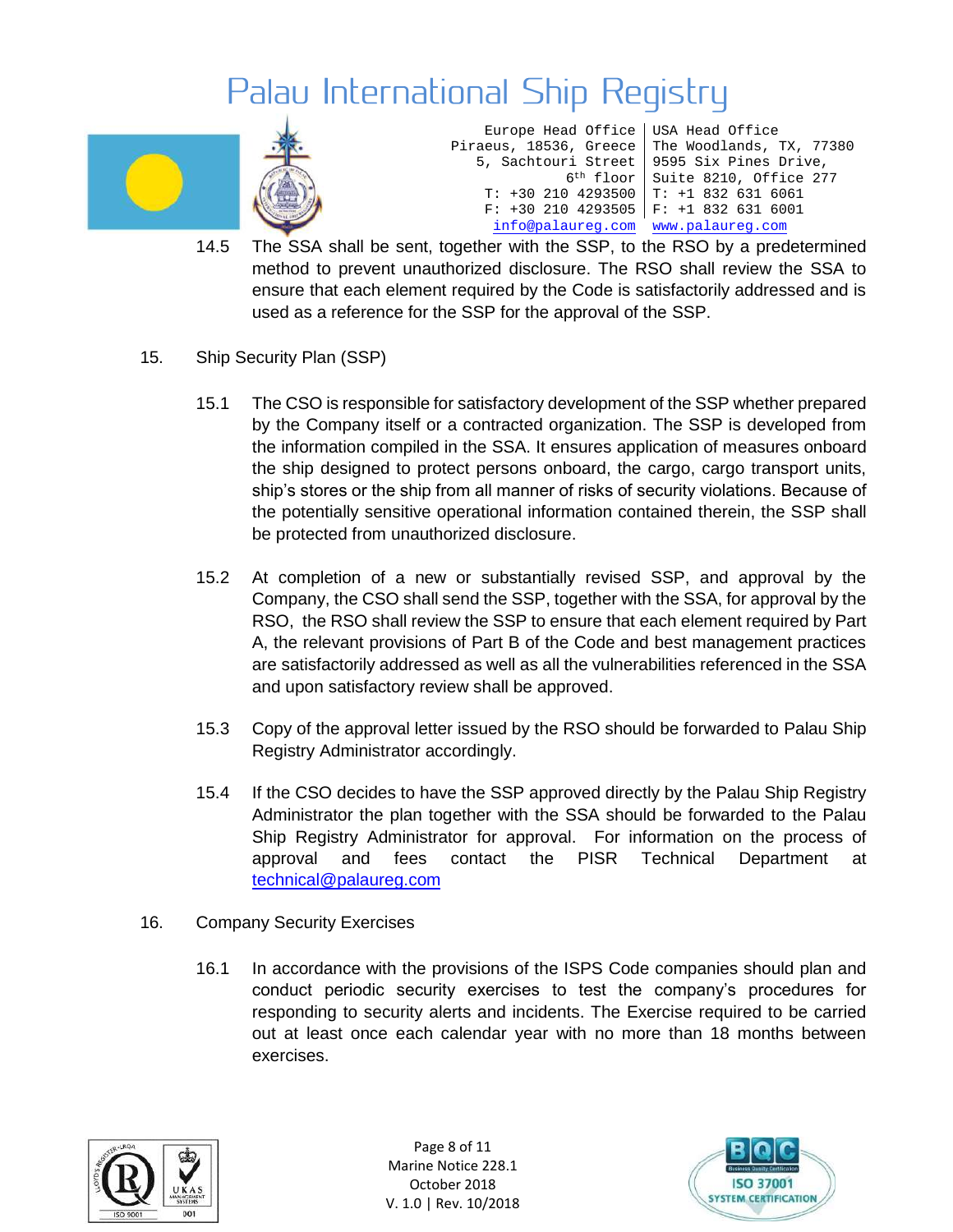



| Europe Head Office   USA Head Office |                                                   |
|--------------------------------------|---------------------------------------------------|
|                                      | Piraeus, 18536, Greece   The Woodlands, TX, 77380 |
|                                      | 5, Sachtouri Street   9595 Six Pines Drive,       |
| $6th$ floor                          | Suite 8210, Office 277                            |
|                                      | $T: +302104293500$   $T: +18326316061$            |
| $F: +30 210 4293505$                 | $F: +1 832 631 6001$                              |
| info@palaureq.com www.palaureq.com   |                                                   |

- 16.2 The exercise must test communications, company co-ordination, resource availability and response (ISPS Code B/13.7). Exercise participants may include the Flag Administration (represented by a Palau Flag State Surveyor), Port Facility Security Officer (PFSO) or coastal state authorities, Ship Security Officer (SSO), and the Company Security Officer (CSO) along with other shore based management of the vessel involved with security and/or emergency response.
- 16.3 The primary objective of the ISPS exercise should not simply be to comply with ISPS requirement, but also to ensure the continuous improvement of the company's and ship's emergency preparedness and the ability to respond in security situations.
- 16.4 The following records are suggested to be collected during the exercise:
	- a. The date held and description of the Exercise scenario.
	- b. Times of key communications, including initial exercise (Ship/Shore) Notification issued by the Master/ SSO or the CSO.
	- c. List of all participants.
	- d. Copy of the Crew List at the time of the security drill, if applicable.
	- e. All correspondence between the vessel and various shore authorities / companies involved in the exercise.
	- f. Any other documentation and/or photographs considered relevant.
	- g. An evaluation of the exercise by the SSO & Master forwarded to the CSO.
	- h. The CSO should review and evaluate the Master's report and make his recommendations including lessons learned and improvements to the SSP.
- 17. Interim ISSC Certificate
	- 17.1 An Interim ISSC shall be issued by the RSO on behalf of the Palau Ship Registry Administrator for a period of no longer than six (6) months for the purposes of:
		- a. A ship without a Certificate, on delivery or prior to its entry or re-entry into service;
		- b. The transfer of a ship from the flag of a Contracting Government to Palau Flag;
		- c. The transfer of a ship to Palau Flag from a State which is not a Contracting Government; or
		- d. A Company assuming the responsibility for the operation of a ship not previously operated by that Company.

17.2 Before an Interim Certificate may be issued, the RSO or the Flag State Inspector must find that:



Page 9 of 11 Marine Notice 228.1 October 2018 V. 1.0 | Rev. 10/2018

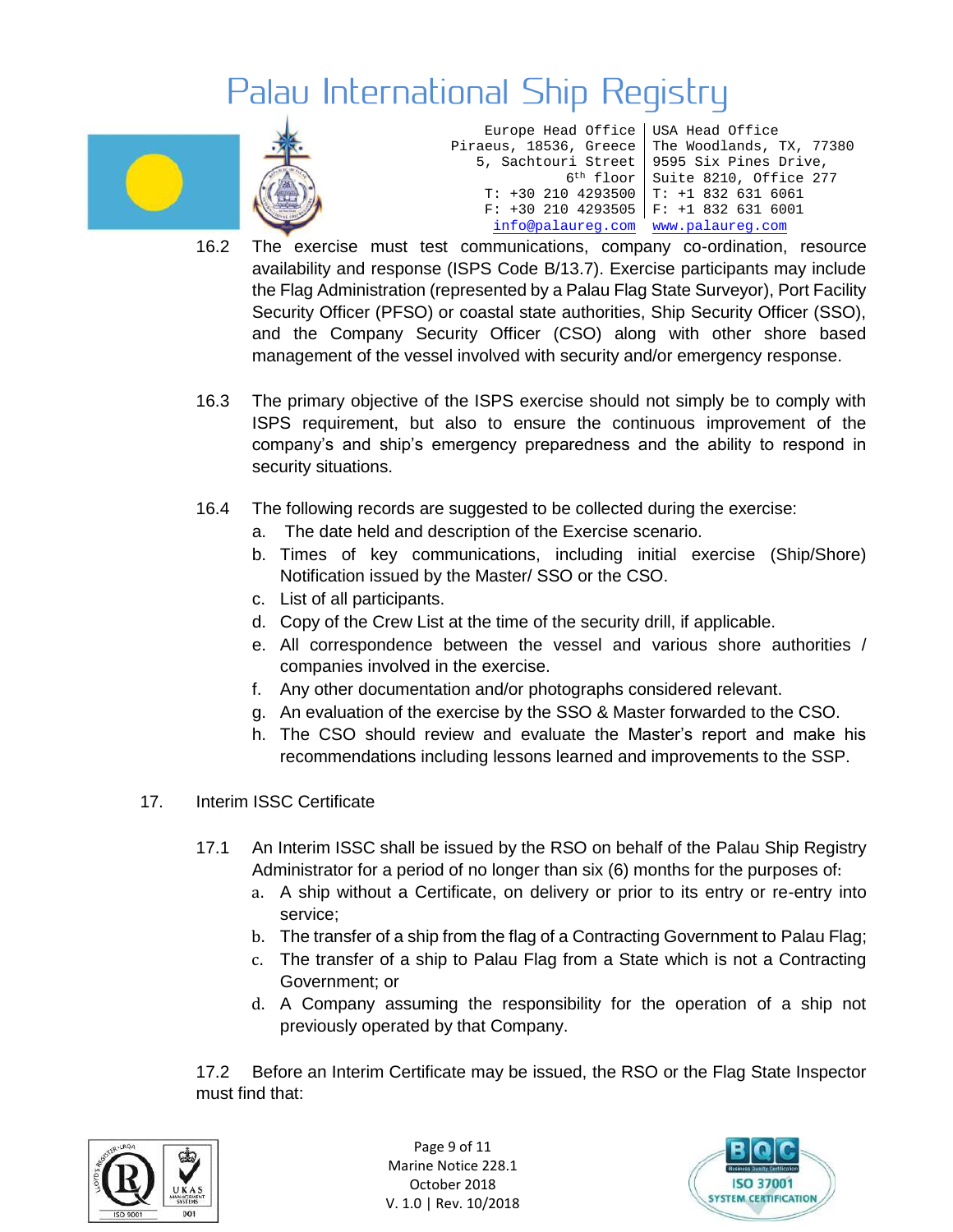

```
Europe Head Office
Piraeus, 18536, Greece
   5, Sachtouri Street
            6th floor 
   T: +30 210 4293500 
     info@palaureg.com www.palaureg.com
```
F: +30 210 4293505 F: +1 832 631 6001 USA Head Office The Woodlands, TX, 77380 9595 Six Pines Drive, Suite 8210, Office 277 T: +1 832 631 6061

- a. An SSA has been completed;
- b. A copy of the SSP is provided on board, has been submitted for review and approval, and is being implemented;
- c. The ship is provided with a compliant SSAS; The CSO has ensured the review of the SSP for compliance, submitted for approval, and is being implemented.
- d. The CSO has established the necessary arrangements, including that for drills, exercises and internal audits, through which the CSO is satisfied that the ship will successfully complete the required verification in accordance with Part A, Section 19.1.1.1, within six (6) months;
- e. The CSO has made arrangements for carrying out the required verifications under Part A, Section 19.1.1.1;
- f. The Master, the SSO and other ship's personnel with specific security duties are familiar with their duties and responsibilities, with the relevant SSP provisions, and are provided information in their working language and understand it; and
- g. The SSO meets the qualifications requirements of the Code. 19.1.3
- 17.3 A ship that has obtained an Interim ISSC shall undergo an Initial Audit within the period of its validity after implementing the system onboard for not less than two (2) months.
- 17.4 A subsequent consecutive Interim ISSC shall not be issued to a ship if, in the judgment of the Palau Ship Registry Administrator or the RSO, the purpose of requesting such Certificate by the ship or Company is to avoid compliance with the ISPS Code beyond the period of the initial issue of an Interim Certificate.
- 18. International Ship Security Certificate: Initial Survey
	- 18.1 The International Ship Security Certificate (ISSC) shall be issued by the RSO after the ship has successfully completed an Initial or Renewal verification audit in compliance with the applicable requirements of Chapter XI-2 and ISPS Code Parts A and relevant provisions of Part B. The original ISSC must remain onboard the vessel.
	- 18.2 An ISSC shall only be issued when:
		- a. The ship has an approved SSP;
		- b. All technical equipment specified in the SSP is 100% operational; and
		- c. There is sufficient objective evidence found to the satisfaction of the RSO or Palau Ship Registry Administrator through the verification audit that the ship is operating in accordance with the provisions of the approved SSP



Page 10 of 11 Marine Notice 228.1 October 2018 V. 1.0 | Rev. 10/2018